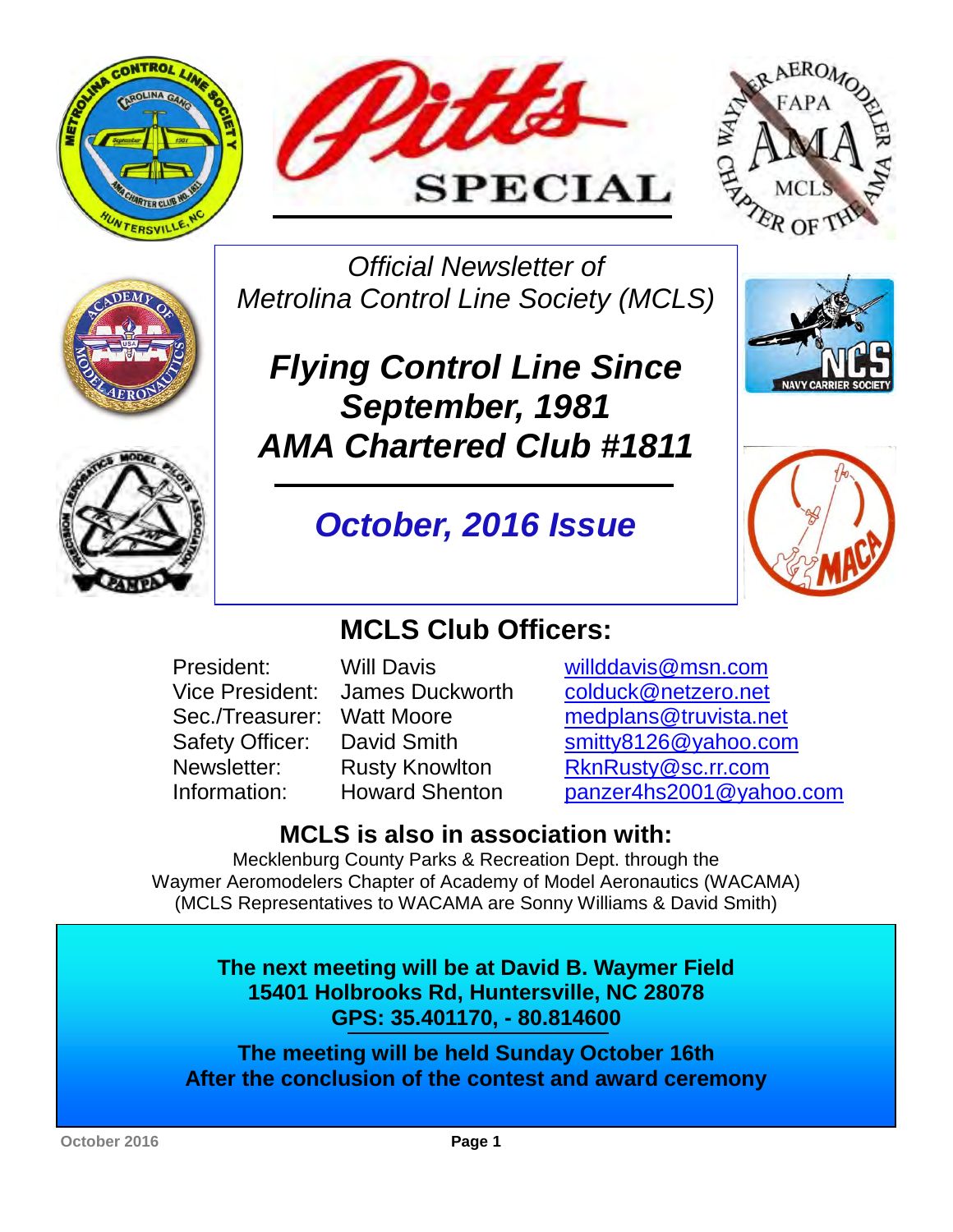*President's Pen*

 **October, 2016** 

**By Will Davis** 



This past month Metrolina Control Line Society is now 35 years old. For AMA Chartered clubs, this is a milestone that many clubs fail to reach. We were blessed to have our early leadership and club members with the forethought to put together short and long term goals for MCLS. Most of these goals were met after many years of meetings, proposals, and good public relations events with the surrounding counties.

## **Goal 1:**

One of the first goals of the club which helped organize and set us apart from just a bunch of guys gathering to fly on Sunday afternoons, was a Club Newsletter.

The first Newsletter of Metrolina Control Line Society was done by James Duckworth. He published the Newsletter for 10 plus years, Most were done by Cut, copy and paste. Not the digital style, but cut with scissors, a copy machine, and pasting it all together with glue. Old School Style, licking stamps and all. Then John Hagan took over for a few years, followed by Dale Campbell, and then Myself for several years(2004 was now Digital and thank goodness for e mail. Howard Shenton carried the load for many years, and now Rusty Knowlton has taken the newsletter to a higher level that we could only wish for back in the early days. We now have video links, slideshows, YouTube movies, Dropbox folders with Newsletter archives, shortcuts to our club calendar, event flyers, and all types of info.

#### **Goal 2:**

One goal set in 1981 was to get a permanent flying site to allow us to enjoy our hobby. After many years of hard work by the Club's Parks Department representatives, We now have David B. Waymer field in Huntersville, NC and all club members can enjoy flying daylight to dark, seven days a week.

You can thank Craig Sloan, John Hagan, Curtis Comer, Dale Campbell, Rodney Pittman, Bill Francis, Sonny Williams, David Smith and Maxx Flow for all of their many years of representing MCLS at the mid-week late-night meetings. Their support has made our flying site one of the best on the east coast .

## **Goal 3:**

Another early goal was to promote our control line events and to one day sanction a AMA Contest . In 1989, our club ran our first control line contest in Winston Salem NC .The Huntersville field was still under construction at the time and we decided to have our first contest at a the site in Winston Salem. The next year we started our traditional Spring and Fall contest schedule in Huntersville.

## **Long Term objective of MCLS:**

To promote the hobby and support control line flying in the Metrolina Area.

## **Contest:**

The October 14, 15 and 16, 2016 Carolina Criterium at Huntersville will be in celebration of 35 years of control line flying and fun. I hope to see all of you out at the contest.

**Keep on Keeping on!**  *Will Davis*  **President MCLS**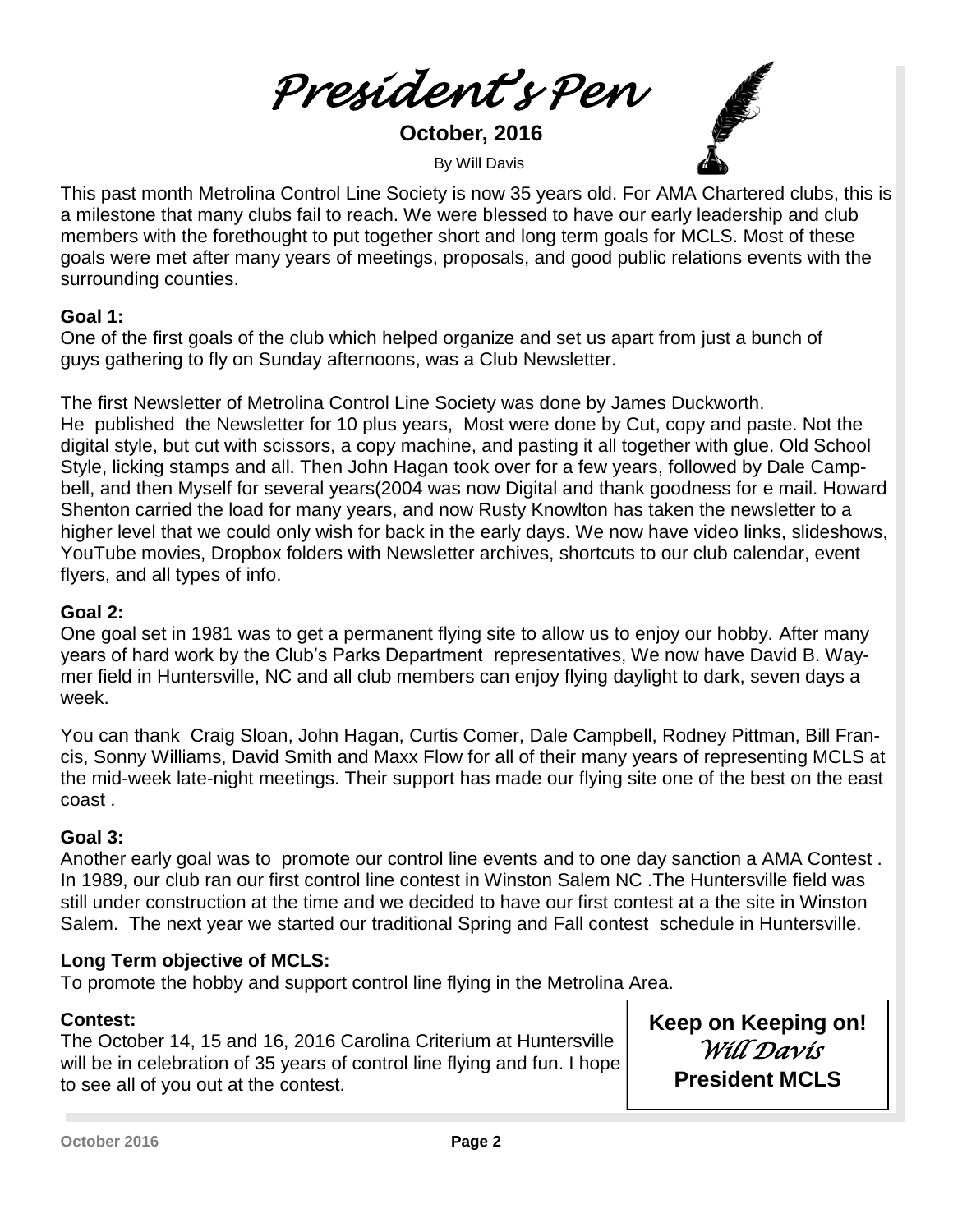# *Coming This Week! The Carolina Criterium*

**More information Is available on motels, local entertainment, and other accommodations:** 

*[Click Here For More Information](https://www.dropbox.com/s/y1x8lon8dftlf1e/Carolina%20Criterium%20contest%20flyer-October%202016%20.pdf?dl=0)*

**See Page 2 of the document for the extra info:**

# **METROLINA CONTROL LINE SOCIETY**



October14th - 16th, 2016

# **Control Line**

**Carrier** 

**Stunt** 

Combat

1/2A & Speed Limit



1 & II, 15, Profile & Nostalgia



Basic, OTS Profile & Classic/N30 PAMPA: Beg, Int, Adv & Ex

## **Waymer Flying Field 15401 Holbrooks Road** Huntersville, NC 28078

**ENTRY FEES - Each Event** 

Open \$10.00 (\$30 Max)

Jr./Sr. \$5.00 (\$15 Max).

Control Line flying on Two Paved Circles and One Grass Circle, Combat and Carrier circles are on two grass circles at the end of R/C Runway. Large Pavilion with picnic tables for Contestants & Spectators.

Due to County and EPA regulations there can be NO PARKING IN THE PAVILIAN AREA. One Handicapped space avail. You can drive up to the pavilion to LOAD OR UNLOAD but then must return to the parking area. VENDORS. We will try to have tables available but you may need to bring your own tables.

**WE COULD LOSE THE FIELD OR VEHICLE ACCESS TO THE PAVILION OVER THIS ISSUE** 

STUNT EVENTS - No Appearance points and No Builder of the Model Rule. All other PAMPA & AMA Rules Apply.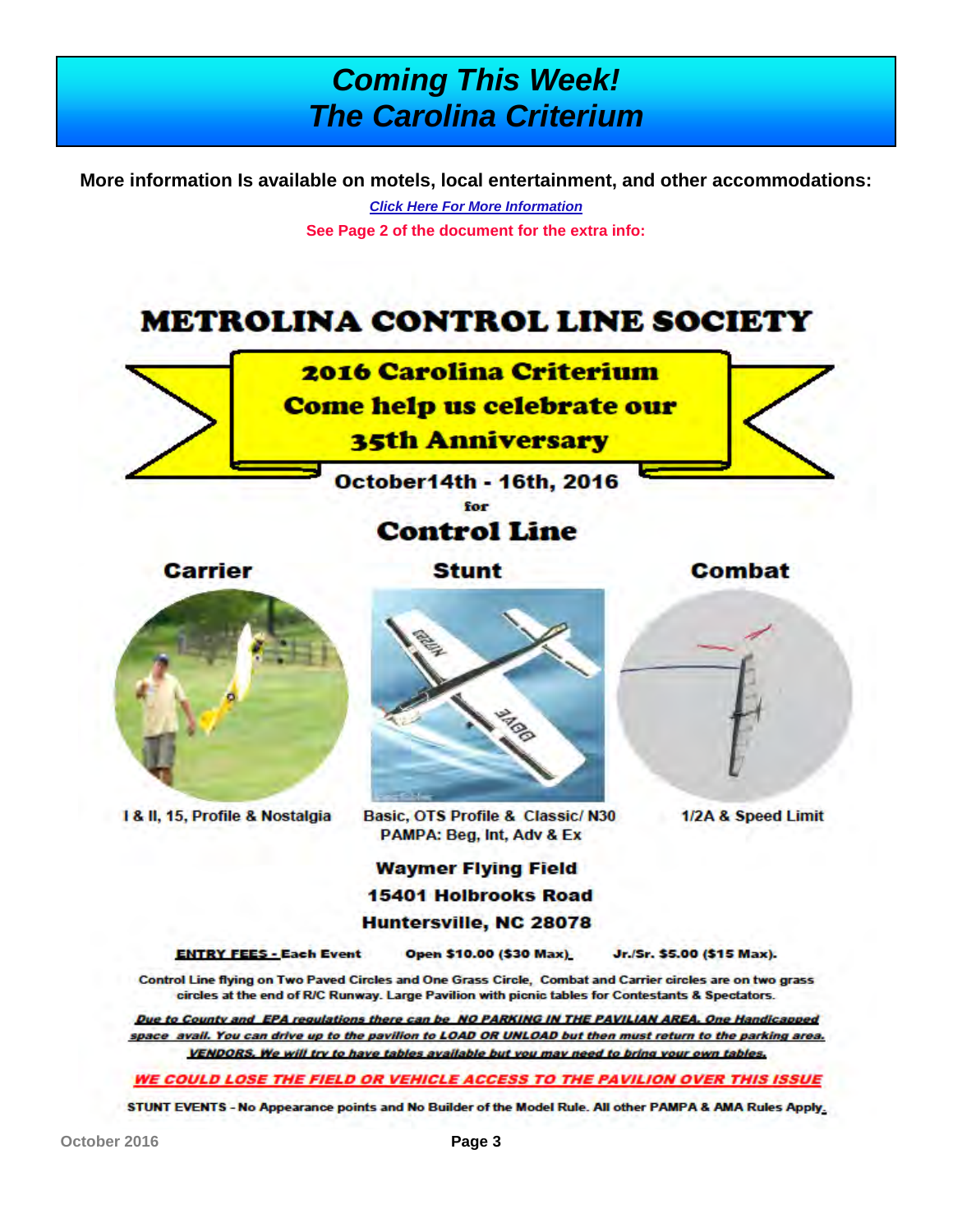# **Half-A Day at Huntersville**

1/2A Day took place on September 24th. As always, it was a fun day with beautiful weather and the kind of light breeze that makes it easy to fly our baby planes. We had a pretty good turnout, but a bunch of planes showed up and sat in the pits without flying. So the gang from South Carolina's Midlands provided enough entertainment to make it interesting. We brought our Georgia buddy up too, David fountain A.K.A. TD\_Bandit. That's his name on coxengineforums.com. Dave brought a collectors item, a brand new Cox Super Chipmunk, and had the nerve to fly it over pavement. We flew every plane we brought, and videoed all but one, my AME .061 powered Combat Gladiator. That was quite a wild ride, I can't believe we didn't get a video. I don't have any pictures of the impressive lineup, or our group pic, But here are the videos we took with my phone and camera.

#### **Right:**

Wayne flew my Baby Flite Streak with a Tee Dee .051. I didn't even notice part way though the flight when Wayne pulls my other camera out of his pocket and starts filming his flight from the handle's POV. Pretty cool. 2 videos for 1. The engine is so worn out it has no compression, and it flew great in every direction except for outside Gees, which drown the glow plug. Never fear, I have a brand new piston/ cylinder for it at home.





#### **Left:**

Next is my Li'l Satan, a real crowd pleaser. It's powered by a Tee Dee .049, which the video will show is *Not* worn out. With no landing gear, I had to walk it over to the grass when I heard it riching out as the bladder was nearing empty.

Just got there in the nick o' time! Floated it in like a butterfly.

Dave flies his F4F Wildcat, which he won the award for best scale model of the day.



He also has the nerve to fly this Cox Super Chipmunk collectors item over pavement. No grocery bags needed!

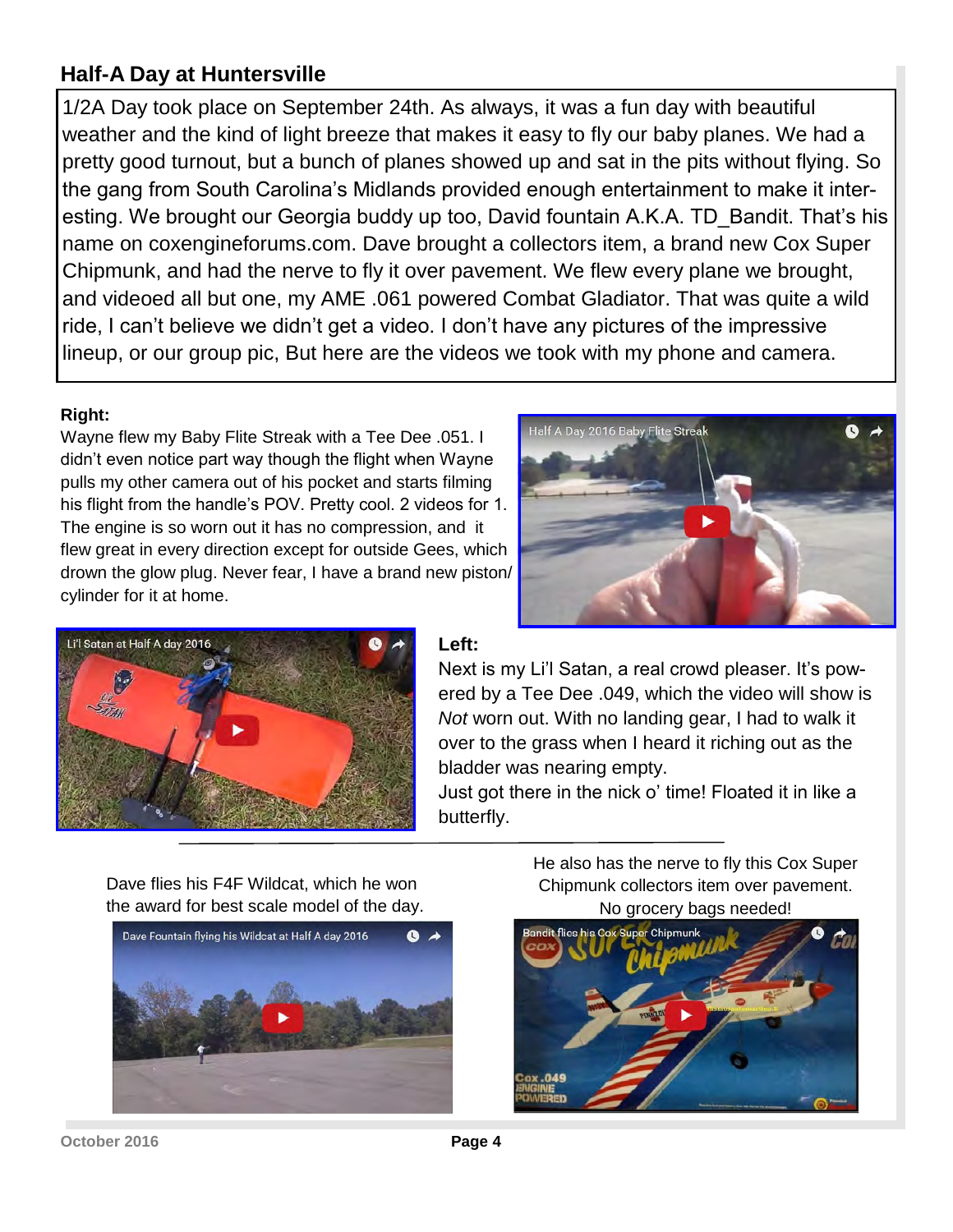# **The "Southern Carolina Gang" report**  *The Wildcat Rangers of Fort Jackson, South Carolina*

Sorry if this edition of the Pitts Special looks thrown together. It is. My attention this week has been divided with contest prep, and I didn't have much time to get my creative juices flowing.

We entertained the troops with one last day of flight trimming before the contest, but it turned out to be a day with howling wind and blinding sun, so we flew in survival mode.



Below is a picture of our contest fleet: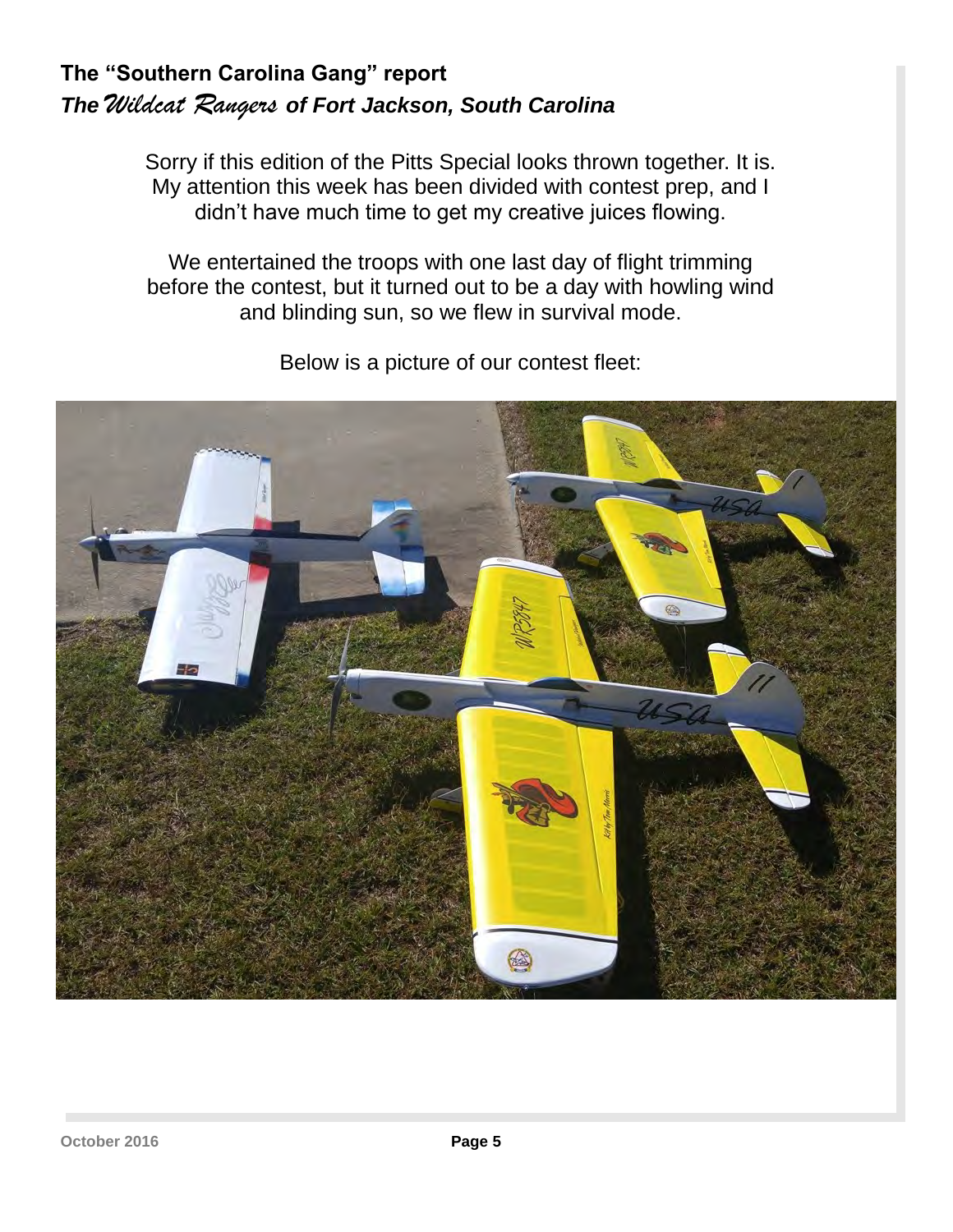



Non-member visitors can close the Log-In nag window. Click the **"Do not display again"** button. **Guests can post in the "General Questions" forum**

**Stuka Stunt Works** - [www.cstunt.com/htdocs/dc/dcboard.php](http://www.clstunt.com/htdocs/dc/dcboard.php)

**Brotherhood of the Ring -** <http://brotherhoodofthering.info/>

**Airfield Models** - <http://www.airfieldmodels.com/> One of the best sources of modeling and building explanations and illustrations on the web

**PAMPA -** <http://www.pampacl.org/> You must be a member of PAMPA to access many areas of this valuable site

**AMA - Academy of Model Aeronautics** -<https://www.modelaircraft.org>

**Brodak -** [www.brodak.com](http://www.brodak.com/) Complete Control Line hobby shop and manufacturer of supplies and kits

**Sig Manufacturing** -<sigmfg.com>

**Bob Machado's Museum and Gallery:** [www.hobbyistparadise.com.](http://www.hobbyistparadise.com)

**Phil Brown's Web site**: [www.mastercontrollinelinksite.info/](http://www.mastercontrollinelinksite.info/clhomepage.html)  A complete listing of control line web sites.

**Tulsa Glue Daubers Website** - [www.tulsacl.com/](http://www.tulsacl.com/)

**Flying Lines Website** - <http://flyinglines.org/> Great site out of the Northwest. Lots of columns on all aspects of CL modeling.

# **Pitts Special Archives, all back issues plus the annual club Calendar of events and contest flyers:**

**[https://www.dropbox.com/sh/b66ijo7zsvrfqp9/](https://www.dropbox.com/sh/b66ijo7zsvrfqp9/AAD5XUYeMXHoTDgtKsajRThNa?dl=0) [AAD5XUYeMXHoTDgtKsajRThNa?dl=0](https://www.dropbox.com/sh/b66ijo7zsvrfqp9/AAD5XUYeMXHoTDgtKsajRThNa?dl=0)**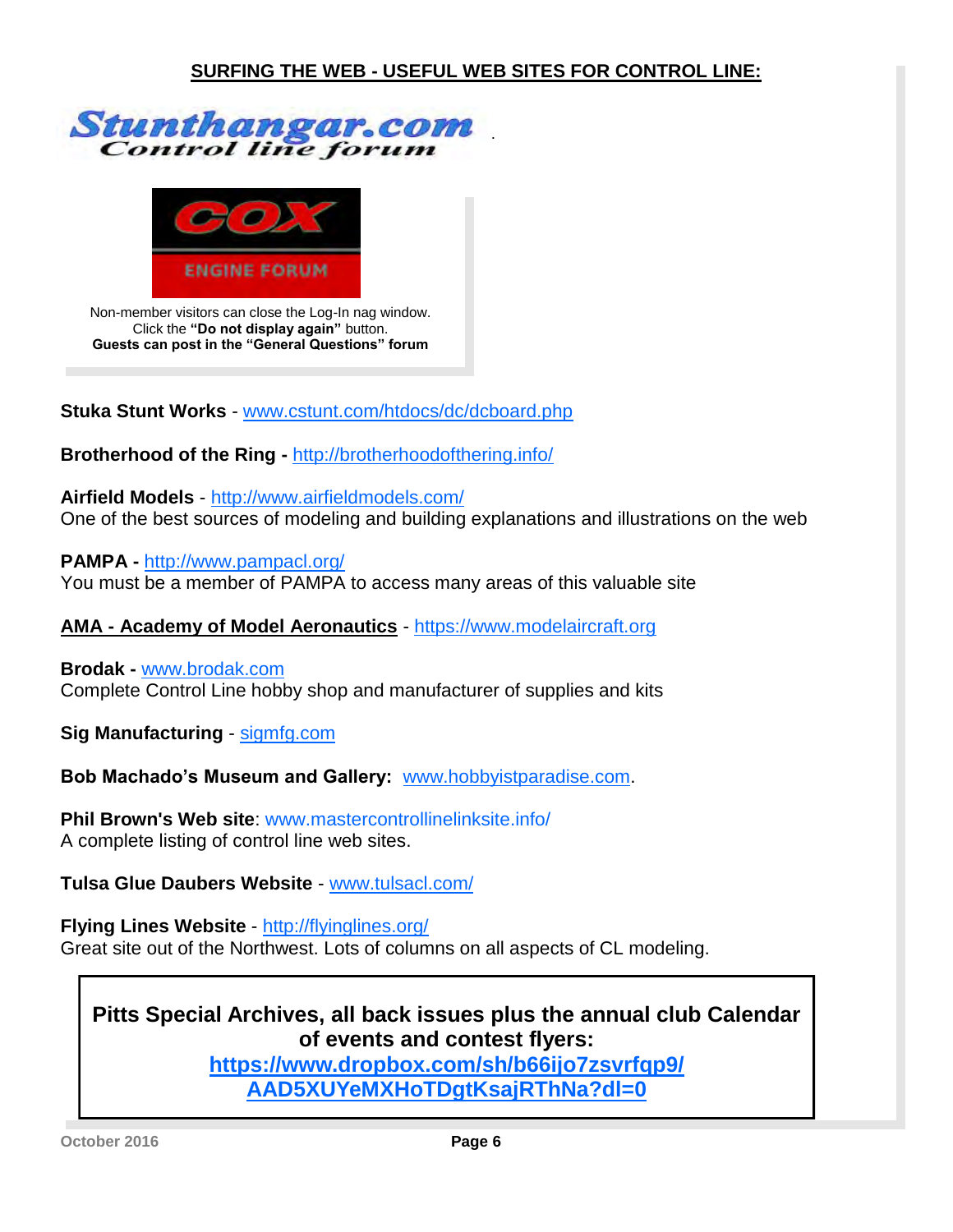## **VENDORS' CORNER**

The following are club members and frequent contest attendees who provide parts, tools and supplies.

- **Norine Armish** Phone:717-805-4457. Email: [karmish@ptd.net](mailto:karmish@ptd.net) We are a small, neighborhood shop in Selinsgrove, PA. I do artwork on wood, tin and slate, and I have two associates who do stained glass and crochet. Website: https://www.facebook.com/ArmishsCountryStar
- **Phil Cartier** Phone: 717-566-3810. Email: [philcartier@earthlink.net](mailto:philcartier@earthlink.net) Combat & Stunt kits, Cores & misc. combat & Stunt CL items. Website: <http://home.earthlink.net/~philcartier/webcat/catalog.html>
- **Tom Dixon** Phone: 770-592-3279. Email: [bdixon@mindspring.com.](mailto:bdixon@mindspring.com) (Does not use email-Call) Plans and accessories for the stunt flyer. Double Starr engine importer. Stunt eng. mods. Website: <http://tomdixon.tripod.com/tomdixon.htm>
- **Bob Krug** Phone: 923-696-1291. Email: [rlkrupa@sbcglobal.net](mailto:rlkrupa@sbcglobal.net) Supplies Powermaster fuel and other miscellaneous items for sale at contests. Does not ship fuel. Contact him for contests he will attend.
- **Jim Lee** Phone: 785-266-7714. Email: [jlee9@cox.net](mailto:jlee9@cox.net) Expertly machined parts and tools for model building. Website: [www.leemachineshop.com](VENDORS%20CORNER)
- **Bob Machado** Phone: 508-404-6376. Email: [bobandedy@aol.com.](mailto:bobandedy@aol.com)  Buy /sell CL and everything else from the website info. Also has a model museum. Website: http:// [www.bobmachadosgallery.com](http://www.bobmachadosgallery.com/)
- **Brian Malin** Phone: 321-537-1159. Email: [brian@bmjrmodels.com](mailto:brian@bmjrmodels.com)  Laser cut FF, CL & RC kits. Website: [www.bmjrmodels.com](http://www.bmjrmodels.com)
- **Bill Mandakis** Phone: 336-499-1192. Email: [mandakis@bjm-home.com](mailto:mandakis@bjm-home.com) Brodak distributor Website: <http://www.bjm-home.com/modelshop/openingselectionwindow.html>
- **Watt Moore (Brodak distributor)**  Phone: 803-789-9430, 803-517-1153 Email: [medplans@truvista.net.](mailto:medplans@truvista.net) He can order anything from the Brodak catalog or may have it in his shop.
- **Tom Morris** Phone: 256-820-1983. Email: [ctmorris@cableone.net](mailto:ctmorris@cableone.net) Extensive line of built models. Electric supplier. Tom's supplies are available through <http://stunthanger.com/hobby>
- **John Saunders** Phone: 856-697-0656. Email: [Stiletto46@comcast.net.](mailto:Stiletto46@comcast.net)  Look for John at contests with all sorts of CL supplies. Brodak Dealer.
- **Randy Smith** Phone: 687-407-9376. Email: [Randyaero@msn.com](mailto:Randyaero@msn.com) Full service stunt items, Engine tuners, Plans, Props. Engines, etc... Website: <http://www.aeroproduct.net>



**If you find any dead or erroneous links, addresses or phone numbers, please notify me at** [RknRusty@sc.rr.com](mailto:RknRusty@sc.rr.com?subject=Newsletter%20vendors)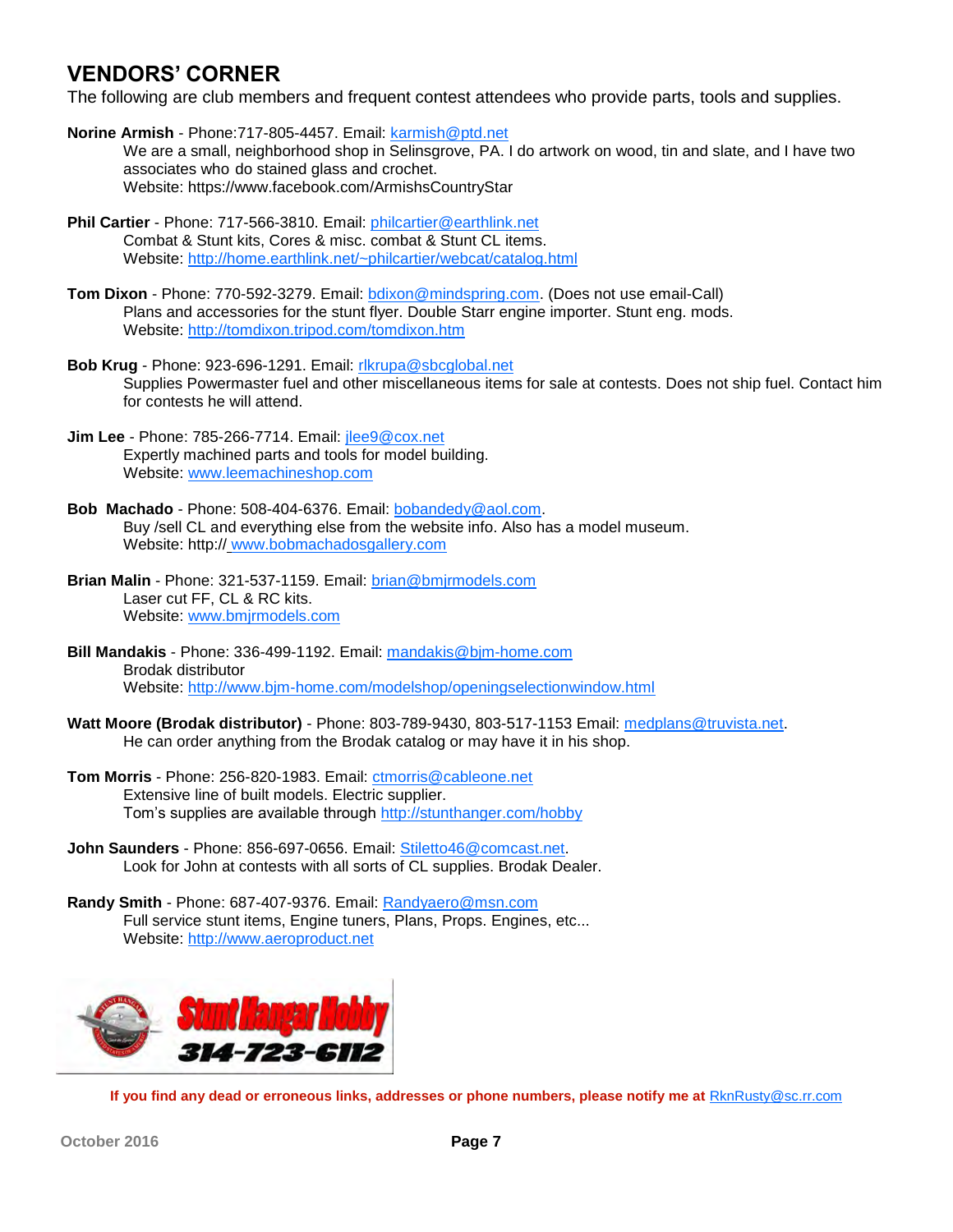|                          |              |                          |        |                       |                |                                      |                      |                          |                  |                 | MEET                                                                        | <b>TNGS,</b>                    |                  |                                            |                          |               |                        |                 | <b>CONTROL LINE CONTESTS</b> |                                               | & HOLIDAYS                                        |                |                 |                 |                                        |                            |                               |                 |                |                |        |                                                          |                |                       |
|--------------------------|--------------|--------------------------|--------|-----------------------|----------------|--------------------------------------|----------------------|--------------------------|------------------|-----------------|-----------------------------------------------------------------------------|---------------------------------|------------------|--------------------------------------------|--------------------------|---------------|------------------------|-----------------|------------------------------|-----------------------------------------------|---------------------------------------------------|----------------|-----------------|-----------------|----------------------------------------|----------------------------|-------------------------------|-----------------|----------------|----------------|--------|----------------------------------------------------------|----------------|-----------------------|
| Mo / Day Sun Mon Tue Wed |              |                          |        |                       | E<br>лц        | Sat-1                                |                      | Sun Mon                  |                  |                 | Tue Wed Thr                                                                 | fn                              | $Sat-2$          |                                            | Sun Mon                  |               | Tue Wed Thr            |                 | Fri                          | Sat-3                                         | Sun                                               | <b>Mon</b>     | Tue             | Wed             | Thr                                    | $Sat-4$<br>E               | Sun                           | Mon             | Tue            | Wed            | Ē      | E                                                        | Sat-5          | Mon<br>Sun            |
|                          |              |                          |        |                       | ٠              | $\sim$                               | $\ddot{\phantom{0}}$ | 4                        | 5                | 6               | N                                                                           | $\infty$                        | $\circ$          | $\overline{\phantom{0}}$                   | F                        | 12            | 13                     | 14              | 15                           | 16                                            | 17                                                | 18             | $\overline{19}$ | $\overline{20}$ | $\overline{21}$                        | 23<br>$\mathbf{z}$         | 24                            | 25              | 26             | 27             | 28     | 29                                                       | 30             | 51                    |
| January<br>2016          |              |                          |        |                       |                | <b>Tears</b>                         |                      | $\overline{z}$           |                  |                 |                                                                             | Allan Brichhuse Memorial Dinner |                  |                                            |                          |               |                        |                 | 2015                         | nt only<br>King                               | Orange                                            |                |                 |                 |                                        | ÷                          |                               |                 |                |                |        |                                                          |                |                       |
|                          |              |                          |        |                       |                |                                      |                      |                          |                  |                 |                                                                             |                                 | Gastomia NC      |                                            |                          |               |                        |                 |                              | Jacksonville, Fla                             |                                                   |                |                 |                 |                                        |                            | Mtg                           |                 |                |                |        |                                                          |                |                       |
|                          |              | $\overline{\phantom{0}}$ | $\sim$ | 3                     | 4              | $\ddot{\circ}$<br>5                  | $\overline{ }$       | $\infty$                 | G                | $\overline{10}$ | F                                                                           | 12                              | 13               | $\overline{14}$                            | 15                       | 16            | Ŧ                      | 18              | $\frac{9}{5}$                | 20                                            | $\overline{z}$                                    | $\overline{2}$ | 23              | 24              | 25                                     | 27<br>26                   | 28                            | 29              |                |                |        |                                                          |                |                       |
| February                 |              |                          |        |                       |                |                                      |                      |                          |                  |                 |                                                                             |                                 | <b>GENVS</b>     |                                            | <b>Valentines</b> Day    |               |                        |                 |                              |                                               |                                                   |                |                 |                 |                                        | MCLS<br>At.<br><b>GewS</b> | leet                          |                 |                |                |        |                                                          |                |                       |
|                          |              |                          |        |                       |                |                                      |                      |                          |                  |                 |                                                                             |                                 | Statesville,     | $\frac{1}{2}$                              |                          |               |                        |                 |                              |                                               |                                                   |                |                 |                 | Melbane NC                             | Watts                      |                               |                 |                |                |        |                                                          |                |                       |
|                          |              |                          | ÷      | $\tilde{ }$           | 3              | 5<br>4                               | 6                    | $\ddot{ }$               | $\infty$         | ó               | ę,                                                                          | H                               | 2                | 13                                         | 14                       | $\frac{5}{1}$ | $\frac{6}{2}$          | 17              | 18                           | $^{19}$                                       | $\overline{20}$                                   | 21             | $\overline{2}$  | 23              | 24                                     | 25                         | 27<br>26                      | 28              | 29             | 30             | 51     |                                                          |                |                       |
| March                    |              |                          |        |                       |                |                                      |                      |                          |                  |                 |                                                                             |                                 |                  |                                            |                          |               |                        | Pats<br>5ť      | <b>Swap</b><br>Meet          | <b>MCLS</b><br>At                             |                                                   |                |                 |                 |                                        |                            | Weekend<br>Easter             |                 |                |                |        |                                                          |                |                       |
|                          |              |                          |        |                       |                |                                      |                      |                          |                  |                 |                                                                             |                                 |                  |                                            |                          |               |                        | Lexington NC    |                              | Htrsvl                                        |                                                   | Mtg 1          |                 |                 | week early to avoid Easter             |                            |                               |                 |                |                |        |                                                          |                |                       |
|                          |              |                          |        |                       |                | $\boldsymbol{\sim}$<br>÷             | 3                    | $\overline{\phantom{a}}$ | 5                | $\circ$         | 7                                                                           | $\infty$                        | σ                | $\overline{10}$                            | F                        | 12            | 13                     | 14              | 15                           | 16                                            | $\overline{1}$                                    | 18             | $\frac{9}{2}$   | 20              | $\overline{z}$                         | 23<br>$\mathbf{z}$         | 24                            | 25              | 26             | 27             | 28     | 29                                                       | 30             |                       |
| April                    |              |                          |        |                       |                |                                      |                      |                          |                  |                 |                                                                             |                                 |                  |                                            |                          |               |                        |                 |                              |                                               |                                                   |                |                 |                 |                                        | <b>MCLS</b><br>đ           |                               |                 |                |                |        | 2014 Contest                                             |                |                       |
|                          |              |                          |        |                       |                |                                      |                      |                          |                  |                 |                                                                             |                                 |                  |                                            |                          |               |                        |                 |                              |                                               |                                                   |                |                 |                 |                                        | Htrsvl                     |                               |                 |                |                |        | Carolina Classic<br>Carolina Classic<br>Huntersville, NC |                |                       |
|                          | ÷            | $\sim$                   | 3      | 4                     | 5              | 7<br>$\circ$                         | $\infty$             | $\bullet$                | 10               | Ħ               | 12                                                                          | $\mathbf{r}$                    | Ħ,               | $\frac{5}{1}$                              | 16                       | Ţ             | 18                     | $\overline{19}$ | $\overline{20}$              | $\overline{21}$                               | $\mathbf{z}$                                      | 23             | 24              | 25              | 26                                     | $\overline{\mathbf{z}}$    | 29<br>28                      | 30              | $\overline{5}$ |                |        |                                                          |                |                       |
| <b>May</b>               | S            |                          |        |                       |                |                                      | Mothe                |                          | Joe Nall FUN-FLY |                 | Triple                                                                      |                                 | Stunt only       |                                            |                          |               |                        |                 |                              | MCLS<br>At                                    |                                                   |                |                 |                 |                                        |                            | <b>Sear</b>                   | <b>vegiteid</b> |                |                |        |                                                          |                |                       |
|                          | <b>PAMPA</b> |                          |        |                       |                |                                      |                      |                          |                  |                 | rs Day  Tree Areodrome, Wodruff,<br>Major RC Event & Demo's + CL Training & | OT-PF                           | Pampa<br>Contest |                                            |                          |               |                        |                 |                              | Htrsvl                                        |                                                   |                |                 |                 | Mtg 1 week early to avoid Memorial Day |                            |                               | eekend          |                |                |        |                                                          |                |                       |
|                          |              |                          |        | $\overline{ }$        | 2              | 4<br>3                               | 5                    | $\circ$                  | $\overline{ }$   | $\infty$        | ø                                                                           | $\overline{10}$                 | F                | 2                                          | 13                       | $\frac{4}{1}$ | 9                      | $\frac{6}{5}$   | 17                           | 18                                            | $^{19}$                                           | 20             | $\mathbf{z}$    | 22              | 23                                     | 25<br>24                   | 26                            | 27              | 28             | 29             | $30\,$ |                                                          |                |                       |
| June                     |              |                          |        |                       |                |                                      |                      |                          |                  |                 |                                                                             |                                 |                  |                                            |                          |               | BRODAK Carmichales, PA |                 |                              |                                               | Fathers<br>Day                                    |                |                 |                 |                                        | <b>MCLS</b>                | Htrsvl<br>R                   |                 |                |                |        |                                                          |                |                       |
|                          |              |                          |        |                       |                |                                      |                      |                          |                  |                 |                                                                             |                                 |                  |                                            | Stunt,                   | Racing.       | Camer,                 |                 | Combat & Scale               |                                               |                                                   |                |                 |                 |                                        |                            |                               |                 |                |                |        |                                                          |                |                       |
|                          |              |                          |        |                       | ٠              | $\overline{2}$                       | 3                    | $\overline{\phantom{a}}$ | 5                | 6               | I                                                                           | $^{\circ}$                      | 9                | $\overline{\phantom{0}}$                   | F                        | 2             | $\overline{13}$        | 14              | 15                           | 16                                            | 17                                                | 18             | $^{9}$          | 20              | $\mathbf{z}$                           | 23<br>$\overline{2}$       | 24                            | 25              | 26             | 27             | 28     | 29                                                       | 30             | 51                    |
| July                     |              |                          |        |                       |                |                                      |                      | $\frac{3}{4}$            |                  |                 |                                                                             |                                 |                  |                                            |                          |               |                        |                 |                              | Ę                                             | 8 US CONTROLINE NATIONALS<br>Muncie, IN July 17th |                |                 |                 |                                        | <b>MCLS</b>                |                               |                 |                |                |        |                                                          |                |                       |
|                          |              |                          |        |                       |                |                                      |                      |                          |                  |                 |                                                                             |                                 |                  |                                            |                          |               |                        |                 | Stunt                        | Pratice                                       |                                                   |                |                 | ents<br>얃       |                                        | At Ducks                   |                               |                 |                |                |        |                                                          |                |                       |
|                          |              | ٣                        | $\sim$ | $\tilde{ }$           | 4              | 6<br>in,                             | <sup>N</sup>         | 8                        | ø                | $\frac{10}{2}$  | F                                                                           | 12                              | $\overline{13}$  | 14                                         | 15                       | $\ddot{ }$    | $\mathbf{H}$           | 18              | 2                            | 20                                            | 21                                                | 22             | 23              | 24              | 25                                     | 27<br>26                   | 28                            | 29              | 30             | $\overline{5}$ |        |                                                          |                |                       |
| August                   |              |                          |        |                       |                |                                      |                      |                          |                  |                 |                                                                             |                                 |                  |                                            |                          |               |                        |                 |                              |                                               |                                                   |                |                 |                 |                                        | MCLS<br>쥑                  |                               |                 |                |                |        |                                                          |                |                       |
|                          |              |                          |        |                       |                |                                      |                      |                          |                  |                 |                                                                             |                                 |                  |                                            |                          |               |                        |                 |                              |                                               |                                                   |                |                 |                 |                                        | Htrsvl                     |                               |                 |                |                |        |                                                          |                |                       |
|                          |              |                          |        |                       | $\overline{ }$ | $\tilde{3}$<br>$\tilde{\phantom{0}}$ | 4                    | $\overline{5}$           | 6                | r               | 80                                                                          | ö                               | $\overline{10}$  | F                                          | 12                       | 13            | $\frac{4}{1}$          | 15              | 16                           | 11                                            | 18                                                | 2              | $\overline{20}$ | $\mathbf{z}$    | 22                                     | 24<br>23                   | 25                            | 26              | 27             | 28             | 29     | 30                                                       |                |                       |
| September                |              |                          |        |                       |                |                                      | Labor Day Weekend    |                          |                  |                 |                                                                             |                                 |                  |                                            |                          |               |                        |                 |                              |                                               |                                                   |                |                 |                 |                                        | MCLS                       |                               |                 |                |                |        |                                                          |                |                       |
|                          |              |                          |        |                       |                |                                      |                      |                          |                  |                 |                                                                             |                                 |                  |                                            |                          |               |                        |                 |                              |                                               |                                                   |                |                 |                 |                                        | At Hyl<br>1/2A             |                               |                 |                |                |        |                                                          |                |                       |
|                          |              |                          |        |                       |                | H                                    | $\sim$               | 3                        | 4                | 5               | 6                                                                           | I                               | ∞                | ø                                          | $\overline{\phantom{0}}$ | Ξ             | 12                     | 13              | 14                           | 15                                            | 16                                                | Ţ              | 18              | $\frac{9}{5}$   | $\overline{20}$                        | 22<br>21                   | 23                            | 24              | 25             | 26             | 27     | 28                                                       | 29             | 51<br>$\overline{30}$ |
| October                  |              |                          |        |                       |                |                                      |                      |                          |                  |                 |                                                                             |                                 |                  |                                            |                          |               |                        |                 |                              | 2016 Contest & Meeting                        |                                                   |                |                 |                 |                                        | ND<br>MTG.                 |                               |                 |                |                |        |                                                          |                |                       |
|                          |              |                          |        |                       |                |                                      |                      |                          |                  |                 |                                                                             |                                 |                  |                                            |                          |               |                        |                 |                              | Carolina Criterium<br>Stunt, Carrier & Combat |                                                   |                |                 |                 |                                        |                            |                               |                 |                |                |        |                                                          |                |                       |
|                          |              |                          | ÷      | $\tilde{\phantom{0}}$ | $\sim$         | 5<br>4                               | 6                    | 1                        | $\infty$         | G               | 10                                                                          | $\overline{1}$                  | 12               | 13                                         | $\overline{\mathbf{1}}$  | 5             | 16                     | 17              | 81                           | 19                                            | $\mathbf{20}$                                     | N              | $\overline{2}$  | 23              | 24                                     | 25                         | $\overline{\mathbf{z}}$<br>26 | 28              | 29             | 30             |        |                                                          |                |                       |
| November                 |              |                          |        |                       |                |                                      |                      |                          |                  |                 |                                                                             |                                 |                  |                                            |                          |               |                        |                 |                              | MCLS<br>$\overline{A}$ t                      |                                                   |                |                 |                 |                                        | Thanksgiving Day Weekend   |                               |                 |                |                |        |                                                          |                |                       |
|                          |              |                          |        |                       |                |                                      |                      |                          |                  |                 |                                                                             |                                 |                  |                                            |                          |               |                        |                 |                              | Httsvl                                        |                                                   |                |                 |                 |                                        |                            |                               |                 |                |                |        |                                                          |                |                       |
|                          |              |                          |        |                       | $\overline{ }$ | 3<br>$\sim$                          | 4                    | $\overline{5}$           | $\ddot{\bullet}$ | 7               | $^{\circ}$                                                                  | G                               | $\overline{10}$  | F                                          | 12                       | 13            | $\frac{4}{1}$          | 15              | 16                           | 7                                             | 18                                                | $\frac{9}{2}$  | $\overline{20}$ | $\mathbf{z}$    | 22                                     | $\mathbf{z}$               | 25<br>24                      | 26              | 27             | 28             | 29     | 30 <sub>o</sub>                                          | $\overline{5}$ |                       |
| December                 |              |                          |        |                       |                |                                      |                      |                          |                  |                 |                                                                             |                                 |                  |                                            |                          |               |                        |                 |                              |                                               |                                                   |                |                 |                 |                                        | Christmas Weekend          |                               |                 |                |                |        |                                                          |                |                       |
|                          |              |                          |        |                       |                |                                      |                      |                          |                  |                 |                                                                             |                                 |                  |                                            |                          |               |                        |                 |                              |                                               |                                                   |                |                 |                 |                                        |                            | No<br>Mto                     |                 |                |                |        |                                                          |                |                       |
| Legend                   |              |                          |        | <b>Holidays</b>       |                |                                      |                      |                          |                  |                 |                                                                             |                                 |                  | MCLS Activities (Meetings, Contests, Ect.) |                          |               |                        |                 |                              | Other Control Line Contests                   |                                                   |                |                 |                 |                                        |                            |                               |                 |                | Updated:       |        |                                                          |                | 31-Mar-16             |

October 2016 **Page 8**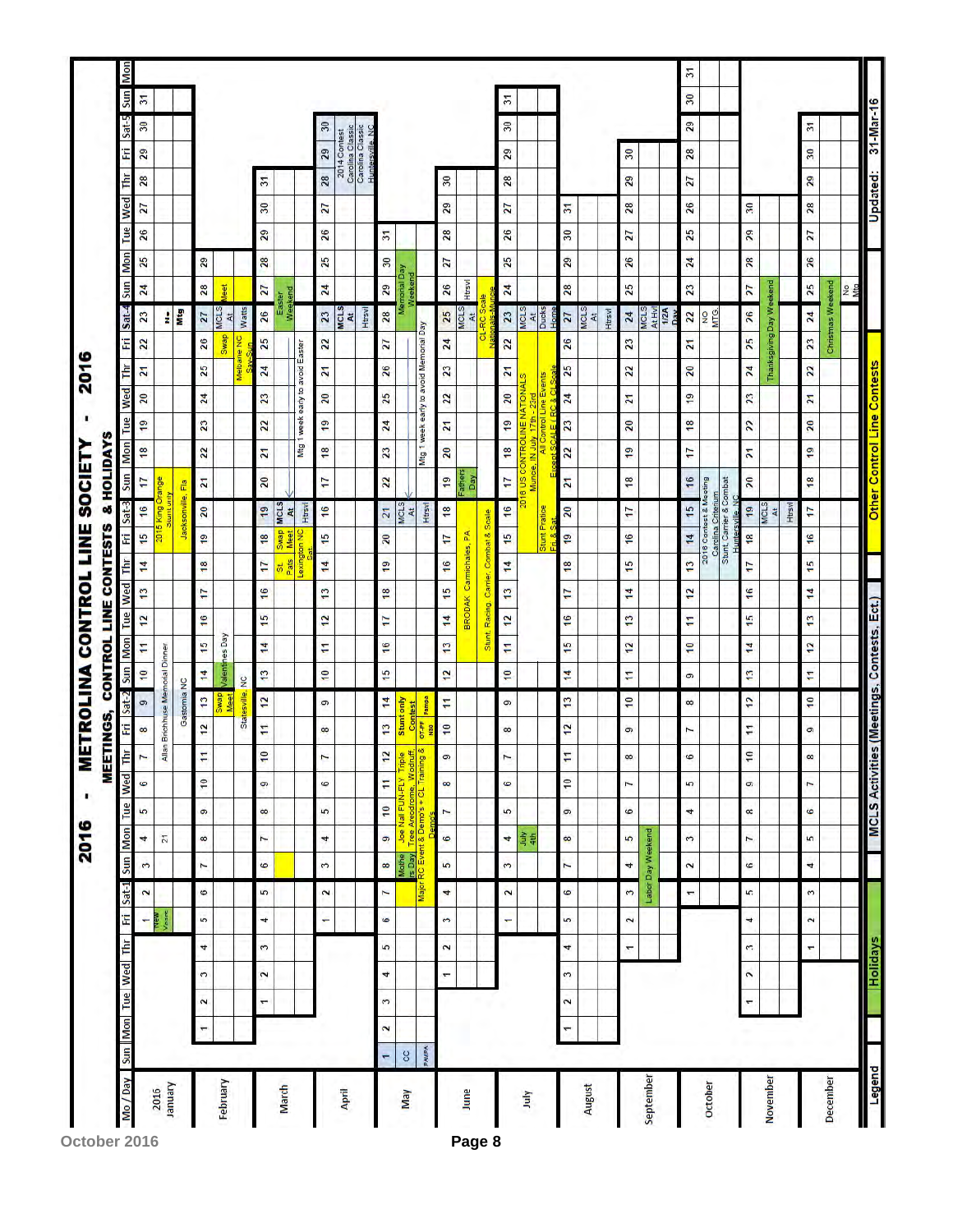| 1/26/2016                                                                                                | <b>Metrolina Control Line Society</b><br><b>AMA Club # 1811</b><br><b>2016 Membership Application</b>                                                                                                                                                                                                                                                                                                              |
|----------------------------------------------------------------------------------------------------------|--------------------------------------------------------------------------------------------------------------------------------------------------------------------------------------------------------------------------------------------------------------------------------------------------------------------------------------------------------------------------------------------------------------------|
| <b>Name</b><br>Spouse / or?                                                                              | AMA#<br>Birthday (MD?<br>Mo Day ? (Year) is optional if you want it known                                                                                                                                                                                                                                                                                                                                          |
| <b>Address</b>                                                                                           |                                                                                                                                                                                                                                                                                                                                                                                                                    |
| City                                                                                                     | <b>State</b><br>Zip                                                                                                                                                                                                                                                                                                                                                                                                |
| <b>Home Phone</b>                                                                                        | <b>Cell Phone</b>                                                                                                                                                                                                                                                                                                                                                                                                  |
| email                                                                                                    |                                                                                                                                                                                                                                                                                                                                                                                                                    |
| <b>General Interests / Comment</b>                                                                       |                                                                                                                                                                                                                                                                                                                                                                                                                    |
| <b>Flying nterest</b><br>Current Membership Status 2016 Member<br><b>Membership</b><br><b>Dues</b><br>50 | Carrier (Cr) Scale (Sc) Racing (Ra)<br>\$0 JR/SR AMA Member or ASSOCIATE non flying member<br>\$20 INDIVIDUAL or non flying member wanting to support the club<br>\$25 FAMAILY- Only if all members are flyers. Need seperate<br>applications for all family members.<br>NEWSLETTER ONLY- MCLS Membership not required but we would like<br>your personnal information for our mailing list. AMA card not required |
|                                                                                                          | Mark up any changes or corrections to your information and send or give me the application with a<br>check, Money Order or \$. If there are no changes just fill in the YELLOW areas.<br>I will give the dues money to the tres., Watt, and supdate the database                                                                                                                                                   |
| Make Checks or Money Order Payable to:<br><b>Metrolina Control Line Society</b><br>Send to               | :Please include a<br>Copy of your current<br><b>AMA MEMBERSHIP CARD</b>                                                                                                                                                                                                                                                                                                                                            |
| <b>Howard Shenton</b><br>310 Drury Lane<br>Mauldin, SC 29662                                             | if possiable<br>You must be an 2016 AMA member                                                                                                                                                                                                                                                                                                                                                                     |
| Phone: 864-963-3504                                                                                      | to fly with us at Waymer field                                                                                                                                                                                                                                                                                                                                                                                     |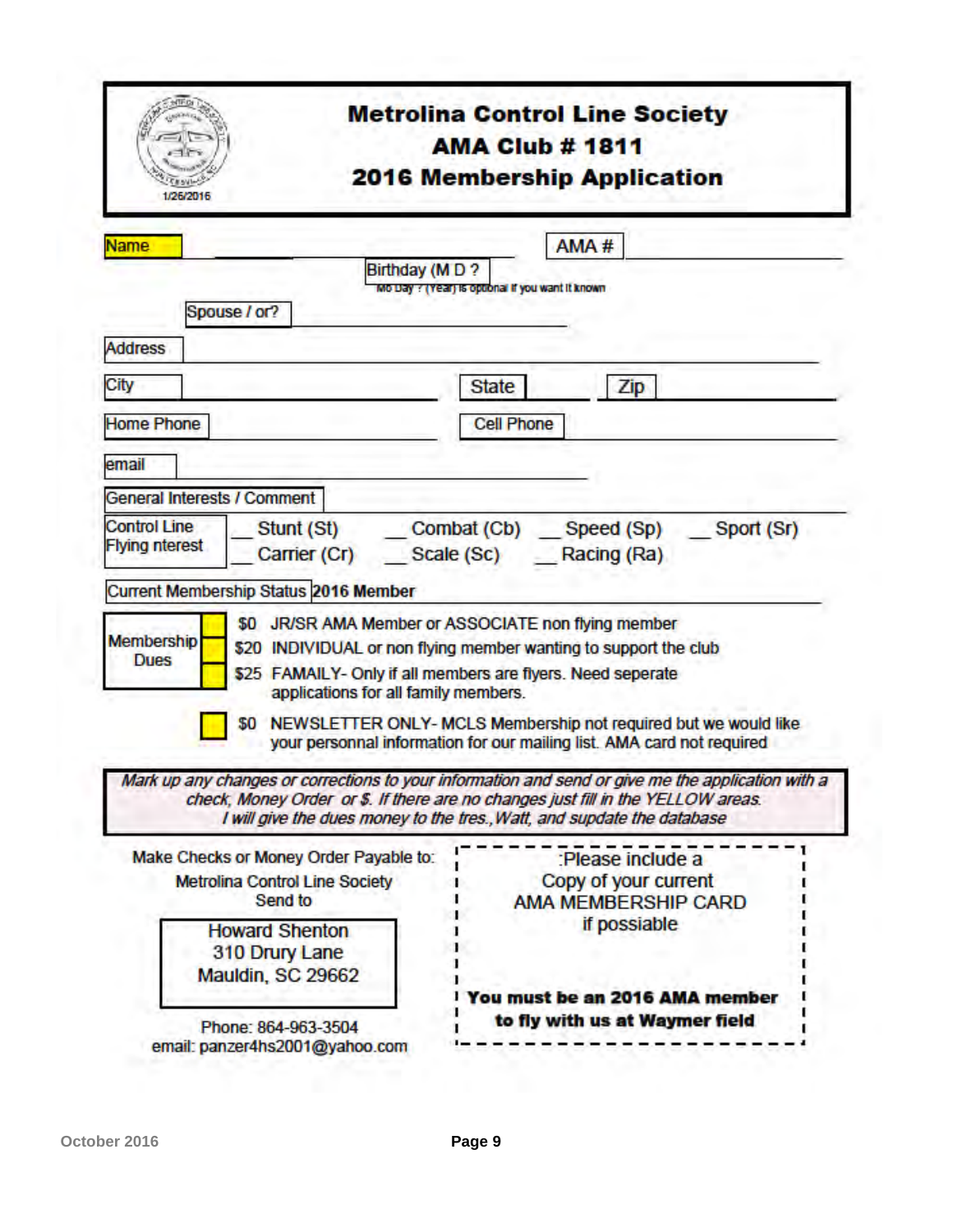# Directions to Waymer Field in Huntersville, NC

**WAYMER FLYING FIELD 15401 HOLBROOKS rOAD Huntersville, NC** 

#### **Field and Closest Motel Locations**



Interstate 85, Charlotte, NC